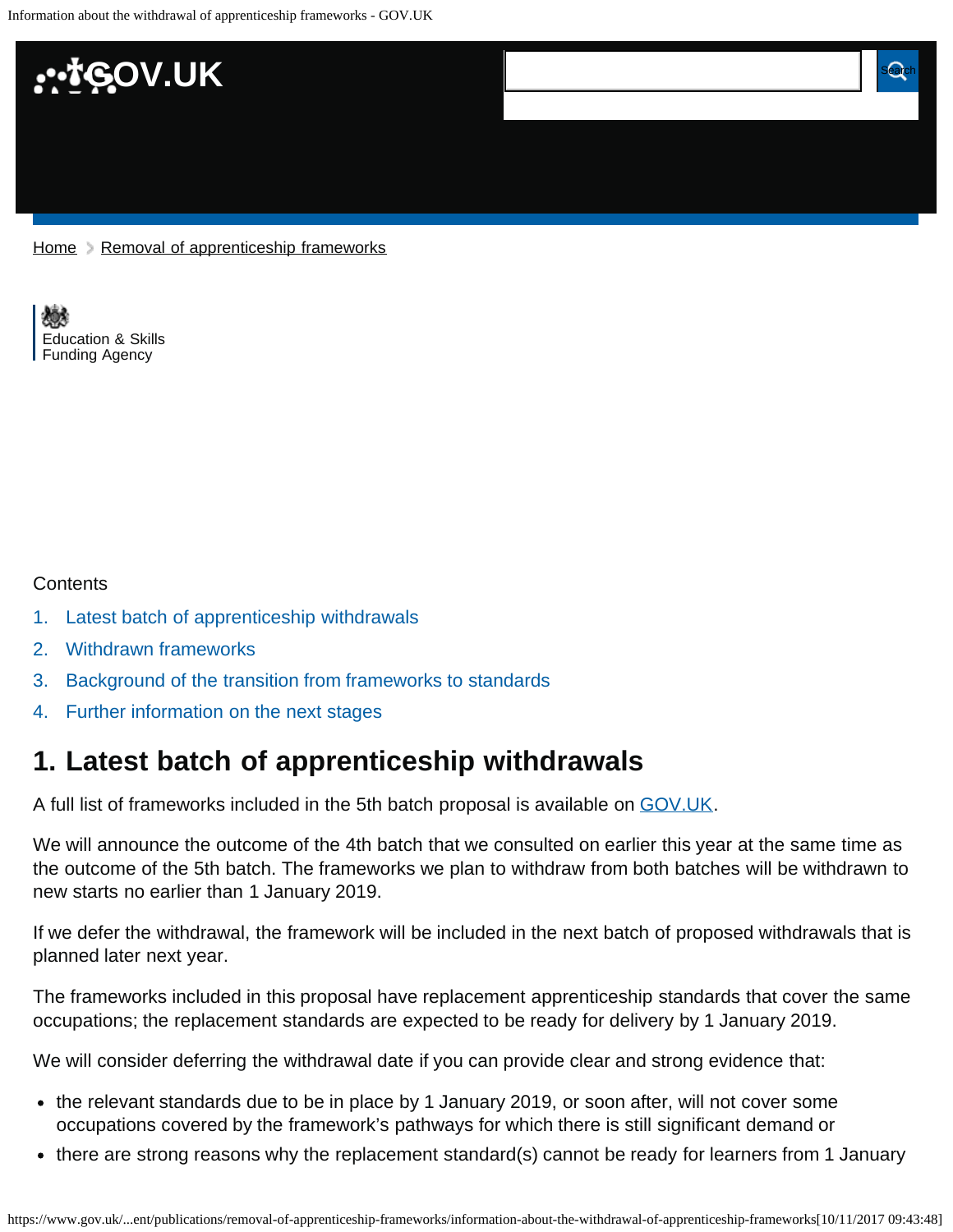2019 or soon after

# <span id="page-1-0"></span>**2. Withdrawn frameworks**

This [list](https://www.gov.uk/government/publications/removal-of-apprenticeship-frameworks) contains the frameworks we have either withdrawn or are withdrawing. We previously withdrew 2 batches of frameworks.

In March 2016 we published the first frameworks to be withdrawn as part of apprenticeship reforms. These had no starts in the last 2 funding years (August to July). We closed these to new starts from 1 June 2016. In May 2016 we announced the second batch of frameworks to be withdrawn to new starts from 1 December 2016. These had fewer than 50 starts in each of the last 2 funding years. We closed these to new starts from 30 November 2016.

In January we announced the third batch of frameworks to be withdrawn to new starts from 1 October 2017. These had zero starts in the last 2 funding years or replacement standards that provide good coverage and were approved for delivery. We will close these to new starts on 30 September 2017.

# <span id="page-1-1"></span>**3. Background of the transition from frameworks to standards**

As part of the government's drive to ensure apprenticeships are high-quality and to deliver the skills our economy needs, apprenticeship frameworks are being replaced by employer-designed standards. This was announced in December 2015 in [English Apprenticeships: Our 2020 Vision](https://www.gov.uk/government/publications/apprenticeships-in-england-vision-for-2020). No new frameworks have been developed or issued since 31 August 2014, instead employers from sectors ranging from fashion to nuclear are coming together to design new [apprenticeship standards](https://www.gov.uk/government/collections/apprenticeship-standards).

The government expects to move from apprenticeship frameworks to standards over the course of the parliament. We are phasing the withdrawal of apprenticeship frameworks as employers take on apprentices on the new standards, and ensuring issuing authorities and training providers have reasonable notice to prepare for the changes.

The Secretary of State has written to the relevant issuing authorities to remove the framework and the issuing authorities will notify providers and employers.

### <span id="page-1-2"></span>**4. Further information on the next stages**

We intend to announce next steps for withdrawing the remaining live frameworks in the spring.

Once the withdrawal date has passed for a framework, learners will continue to complete their apprenticeship, on their agreed funding arrangements, and their apprenticeship completion certificate can be claimed as normal.

You can find [guidance about developing an apprenticeship standard](https://www.gov.uk/government/publications/future-of-apprenticeships-in-england-guidance-for-trailblazers) and a [list of apprenticeship standards](https://www.gov.uk/government/publications/apprenticeship-standards-list-of-occupations-available) which are currently available on the [apprenticeship standards page](https://www.gov.uk/government/collections/apprenticeship-standards) of GOV.UK.

The last date for new starts on these frameworks will be updated on [Apprenticeship Certificate England](https://acecerts.co.uk/web/) [\(ACE\)](https://acecerts.co.uk/web/) and on the learning aims search on [the Hub.](https://hub.imservices.org.uk/Learning%20Aims/Pages/default.aspx) On the agreed withdrawal date the frameworks will be archived on [Apprenticeship Frameworks Online.](http://www.afo.sscalliance.org/)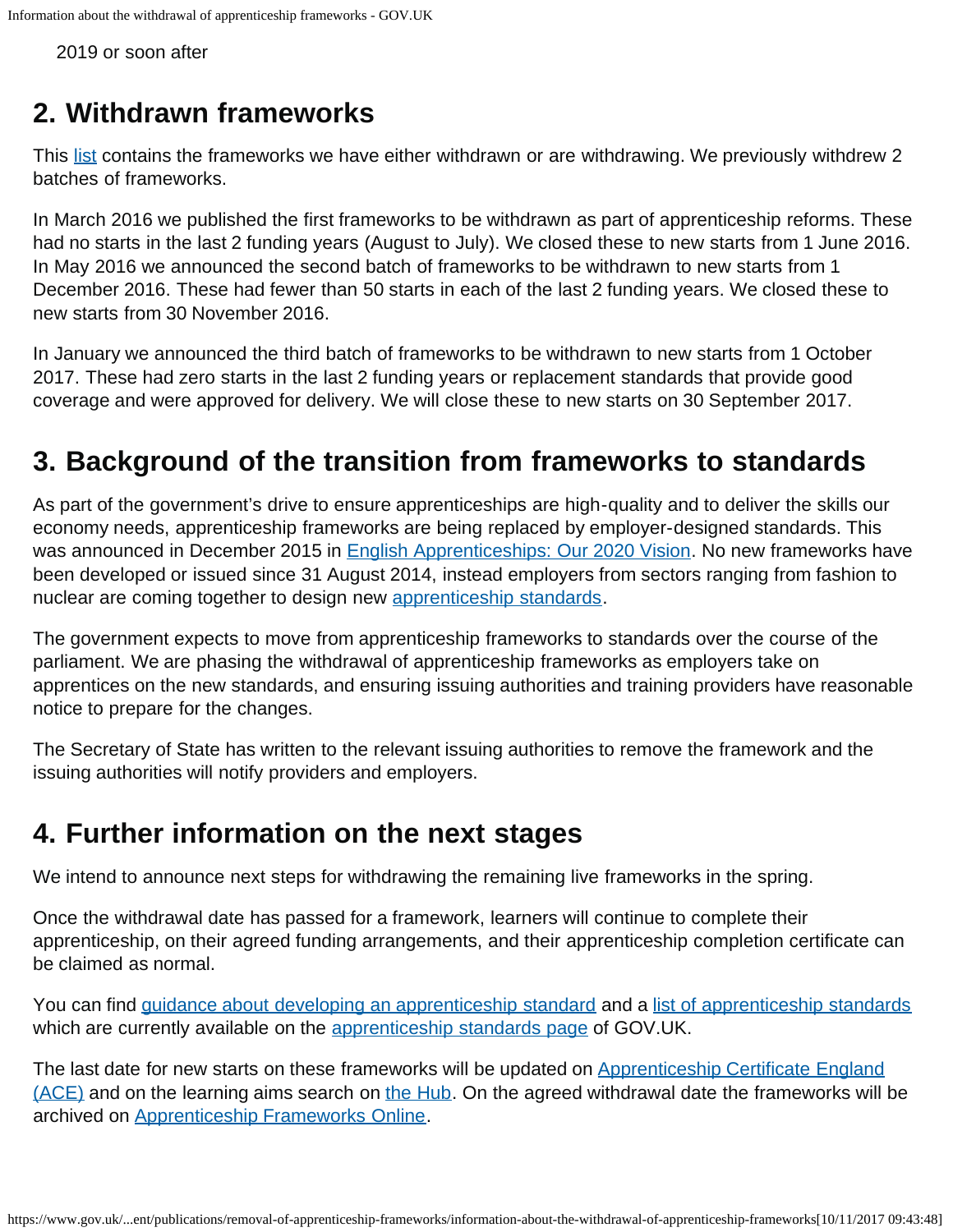Is there anything wrong with this page?

#### **Services and information**

**[Benefits](https://www.gov.uk/browse/benefits)** 

- [Births, deaths, marriages and care](https://www.gov.uk/browse/births-deaths-marriages)
- [Business and self-employed](https://www.gov.uk/browse/business)
- [Childcare and parenting](https://www.gov.uk/browse/childcare-parenting)
- [Citizenship and living in the UK](https://www.gov.uk/browse/citizenship)
- [Crime, justice and the law](https://www.gov.uk/browse/justice)
- [Disabled people](https://www.gov.uk/browse/disabilities)
- [Driving and transport](https://www.gov.uk/browse/driving)
- [Education and learning](https://www.gov.uk/browse/education)
- [Employing people](https://www.gov.uk/browse/employing-people)
- [Environment and countryside](https://www.gov.uk/browse/environment-countryside)
- [Housing and local services](https://www.gov.uk/browse/housing-local-services)
- [Money and tax](https://www.gov.uk/browse/tax)
- [Passports, travel and living abroad](https://www.gov.uk/browse/abroad)
- [Visas and immigration](https://www.gov.uk/browse/visas-immigration)
- [Working, jobs and pensions](https://www.gov.uk/browse/working)

#### **Departments and policy**

- [How government works](https://www.gov.uk/government/how-government-works)
- **[Departments](https://www.gov.uk/government/organisations)**
- **[Worldwide](https://www.gov.uk/world)**
- **[Policies](https://www.gov.uk/government/policies)**
- **[Publications](https://www.gov.uk/government/publications)**
- **[Announcements](https://www.gov.uk/government/announcements)**

[Help](https://www.gov.uk/help) [Cookies](https://www.gov.uk/help/cookies) [Contact](https://www.gov.uk/contact) [Terms and conditions](https://www.gov.uk/help/terms-conditions) [Rhestr o Wasanaethau Cymraeg](https://www.gov.uk/cymraeg) Built by the [Government Digital Service](https://www.gov.uk/government/organisations/government-digital-service)